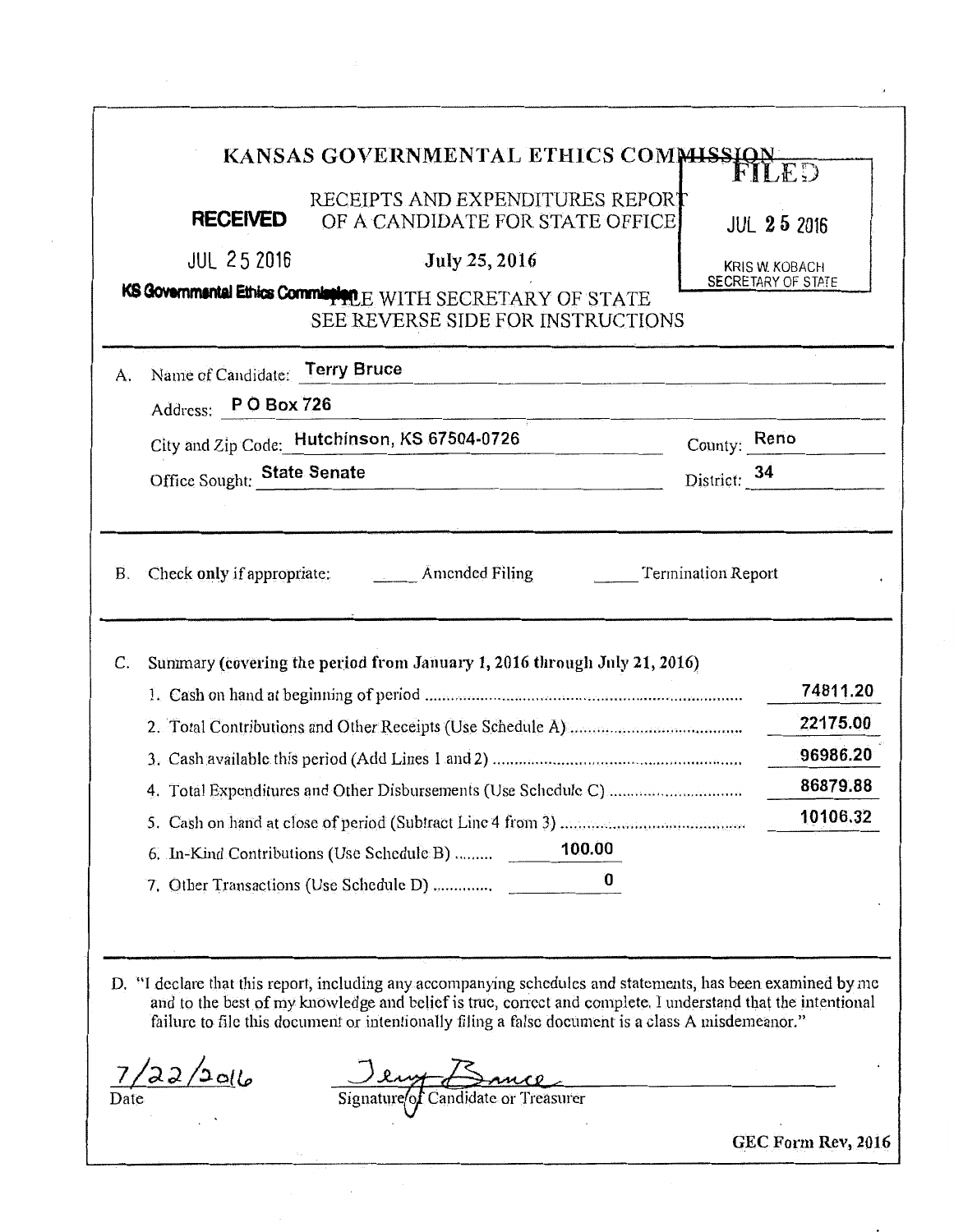$\mathcal{I}_{\mathcal{A}}$ 

| Date   | Name of Contributor/Address<br>6/20/16 David Wells<br>151 North Rock Island, Suite 4B<br>Wichita, KS 67202 | Occupation/Industry<br>Construction | Check/Cash<br>Check | Amount<br>1,000.00 |
|--------|------------------------------------------------------------------------------------------------------------|-------------------------------------|---------------------|--------------------|
|        | 6/20/16 Jodi McCafferty<br>1718 Glen Wood Street<br>Wichita, KS 67230                                      | Construction                        | Check               | 1,000.00           |
|        | 6/18/16 Kenneth Wells<br>1624 North Gatewood<br>Wichita, KS 67206                                          | Physician                           | Check               | 1,000.00           |
|        | 6/18/16 Kansas Optometric PAC<br>1266 SW Topeka Blvd<br>Topeka, KS 66612                                   | PAC - Medical                       | Check               | 500.00             |
|        | 6/18/16 Mary Hand<br>131 Circle Drive<br>Wichita, KS 67218-1252                                            | <b>Health Care</b>                  | Check               | 1,000.00           |
|        | 6/18/16 Scott Casebolt<br>13702 West Hardtner Court<br>Wichita, KS 67235-7535                              | Construction                        | Check               | 1,000.00           |
| 7/8/16 | Kansas Rural Independent Telecoms PAC<br>P O Box 4799<br>Topeka, KS 66604                                  | PAC - Telecommunications            | Check               | 500.00             |
| 7/8/16 | Dr. Robert Rate<br>2221 East 56th<br>Hutchinson, KS 67502                                                  | Physician                           | Check               | 500.00             |
|        | Total for this page                                                                                        |                                     |                     | 6,500.00           |

 $\mathcal{L}_{\mathcal{A}}$ 

 $\epsilon$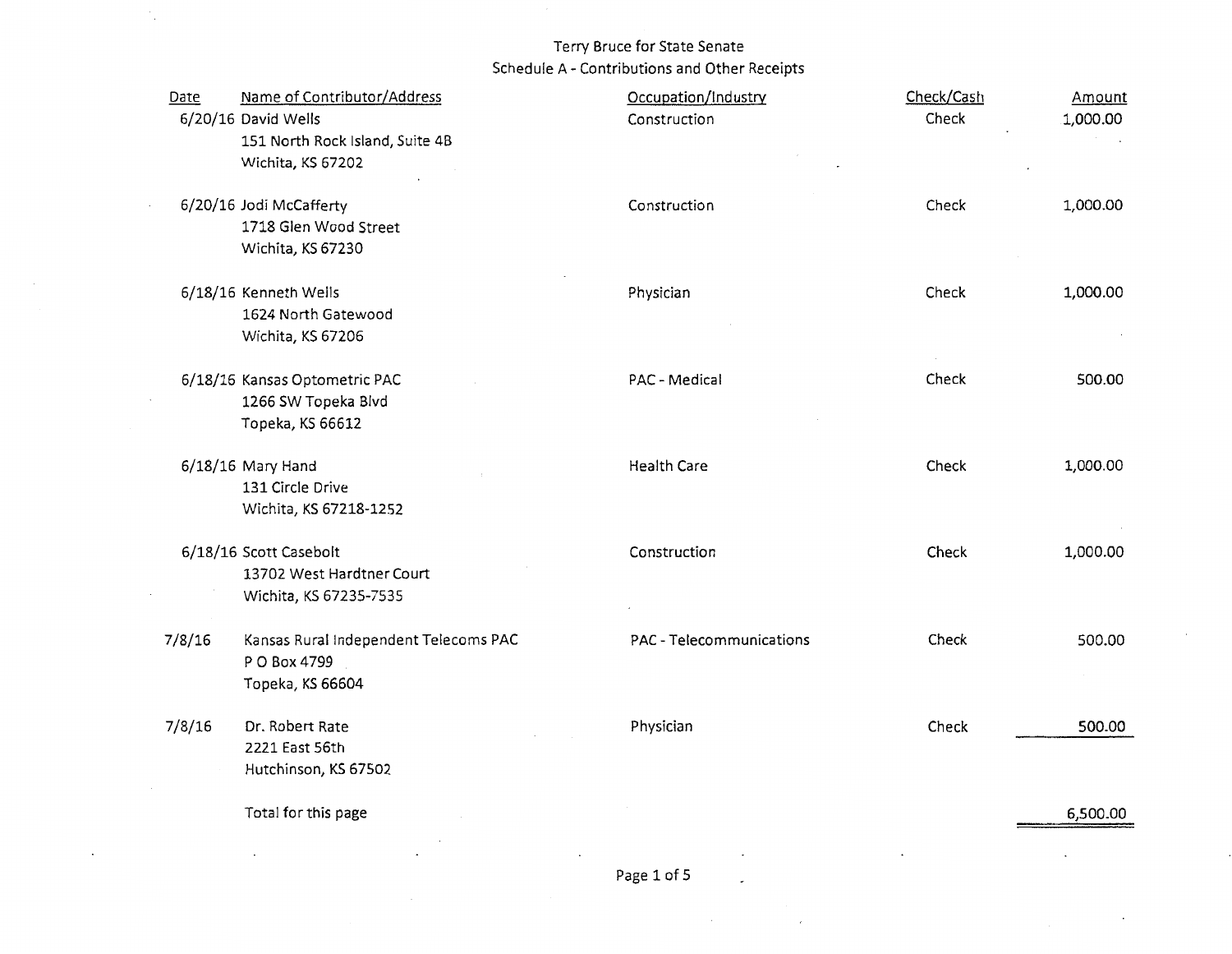| Check<br>Agricultural<br>7/8/16<br>Feedex Companies, LLC<br>500 North Main<br>South Hutchinson, KS 67505<br>Check<br>7/8/16<br>Farmington Plaza, LLC<br>Housing<br>6801 West Par Lane<br>Wichita, KS 67212<br>Check<br>Farming<br><b>Edward Graber</b><br>7/8/16<br>5171 NE 10th Avenue<br>Kingman, KS 67068-8242<br>Check<br>PAC - Medical<br>7/15/16<br>Kansas CRNA PAC<br>10437 West 125th Terrace<br>Overland Park, KS 66213-2172<br>PAC - Gun rights<br>Check<br>7/15/16<br><b>NAGR PAC</b><br>501 Main Street, Suite 200<br>Windsor, CO 80550<br>PAC - Telecommunications<br>Check<br>AT&T Kansas Pac<br>7/15/16<br>220 East Sixth, Room 500<br>Topeka, KS 66603<br>Check<br>ACEC of Kansas PAC<br>PAC - Engineers<br>7/15/16<br>825 S Kansas Avenue, Suite 500<br>Topeka, KS 66612<br>Total for this page | Date<br>7/8/16 | Name of Contributor/Address<br>Scott Strohl<br>4907 West Pretty Prairie Road<br>Pretty Prairie, KS 67570 | Occupation/Industry<br>Retired | Check/Cash<br>Check | Amount<br>250.00 |
|------------------------------------------------------------------------------------------------------------------------------------------------------------------------------------------------------------------------------------------------------------------------------------------------------------------------------------------------------------------------------------------------------------------------------------------------------------------------------------------------------------------------------------------------------------------------------------------------------------------------------------------------------------------------------------------------------------------------------------------------------------------------------------------------------------------|----------------|----------------------------------------------------------------------------------------------------------|--------------------------------|---------------------|------------------|
|                                                                                                                                                                                                                                                                                                                                                                                                                                                                                                                                                                                                                                                                                                                                                                                                                  |                |                                                                                                          |                                |                     | 1,000.00         |
|                                                                                                                                                                                                                                                                                                                                                                                                                                                                                                                                                                                                                                                                                                                                                                                                                  |                |                                                                                                          |                                |                     | 1,000.00         |
|                                                                                                                                                                                                                                                                                                                                                                                                                                                                                                                                                                                                                                                                                                                                                                                                                  |                |                                                                                                          |                                |                     | 1,000.00         |
|                                                                                                                                                                                                                                                                                                                                                                                                                                                                                                                                                                                                                                                                                                                                                                                                                  |                |                                                                                                          |                                |                     | 250.00           |
|                                                                                                                                                                                                                                                                                                                                                                                                                                                                                                                                                                                                                                                                                                                                                                                                                  |                |                                                                                                          |                                |                     | 1,000.00         |
|                                                                                                                                                                                                                                                                                                                                                                                                                                                                                                                                                                                                                                                                                                                                                                                                                  |                |                                                                                                          |                                |                     | 500.00           |
|                                                                                                                                                                                                                                                                                                                                                                                                                                                                                                                                                                                                                                                                                                                                                                                                                  |                |                                                                                                          |                                |                     | 1,000.00         |
|                                                                                                                                                                                                                                                                                                                                                                                                                                                                                                                                                                                                                                                                                                                                                                                                                  |                |                                                                                                          |                                |                     | 6,000.00         |

 $\ddot{\phantom{a}}$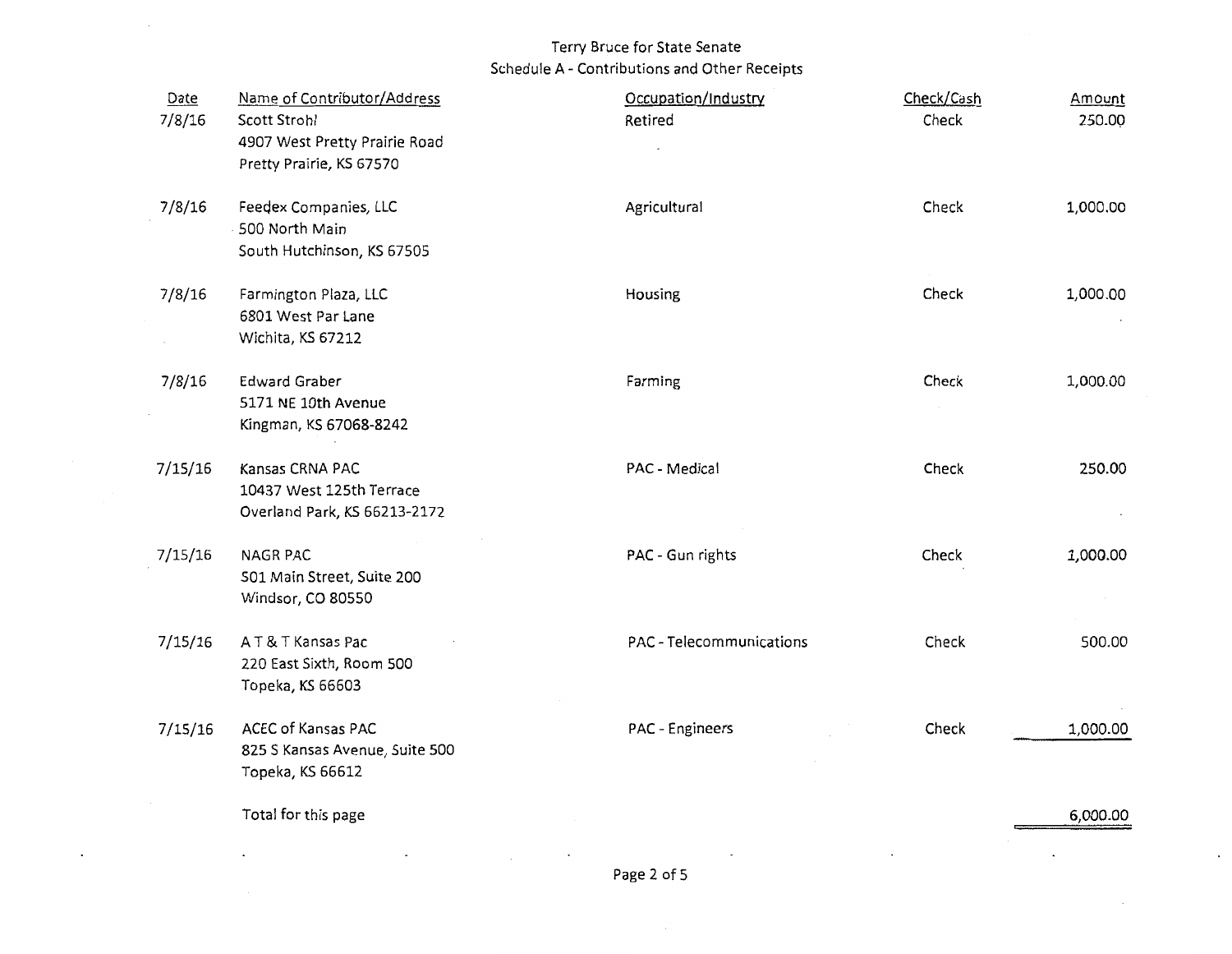| Date<br>7/15/16 | Name of Contributor/Address<br><b>Black Hills Corporation PAC</b><br>P O Box 1400<br>Rapid City, SD 57709 | Occupation/Industry<br>PAC - Energy | Check/Cash<br>Check | Amount<br>500.00 |
|-----------------|-----------------------------------------------------------------------------------------------------------|-------------------------------------|---------------------|------------------|
| 7/15/16         | The Empire District Electric PAC<br>P O Box 127<br>Joplin, MO 64802                                       | PAC - Energy                        | Check               | 250.00           |
| 7/15/16         | Credit Union PAC<br>901 SW Topeka Blvd<br>Topeka, KS 66612                                                | PAC - Banking                       | Check               | 250.00           |
| 7/15/16         | Scott Roethle<br>5005 W 131st Terrace<br>Leawood, KS 66209-3455                                           | Medical                             | Check               | 200.00           |
| 7/15/16         | Kansas Livestock Association PAC<br>6031 SW 37th Street<br>Topeka, KS 66614-5129                          | PAC - Agricultural                  | Check               | 250.00           |
| 7/15/16         | Kansas Electric Power Cooperative<br>P O Box 4877<br>Topeka, KS 66604                                     | Energy                              | Check               | 100.00           |
| 7/18/16         | Polsinelli<br>900 W 48th Place, Suite 900<br>Kansas City, MO 64112                                        | Legal                               | Check               | 500.00           |
| 7/18/16         | Kansas Agri Business Council<br>816 SW Tyler Street, Suite 100<br>Topeka, KS 66612                        | Agricultural                        | Check               | 1,000.00         |
|                 | Total for this page                                                                                       |                                     |                     | 3,050.00         |

 $\epsilon$ 

 $\ddot{\phantom{a}}$ 

 $\overline{\phantom{a}}$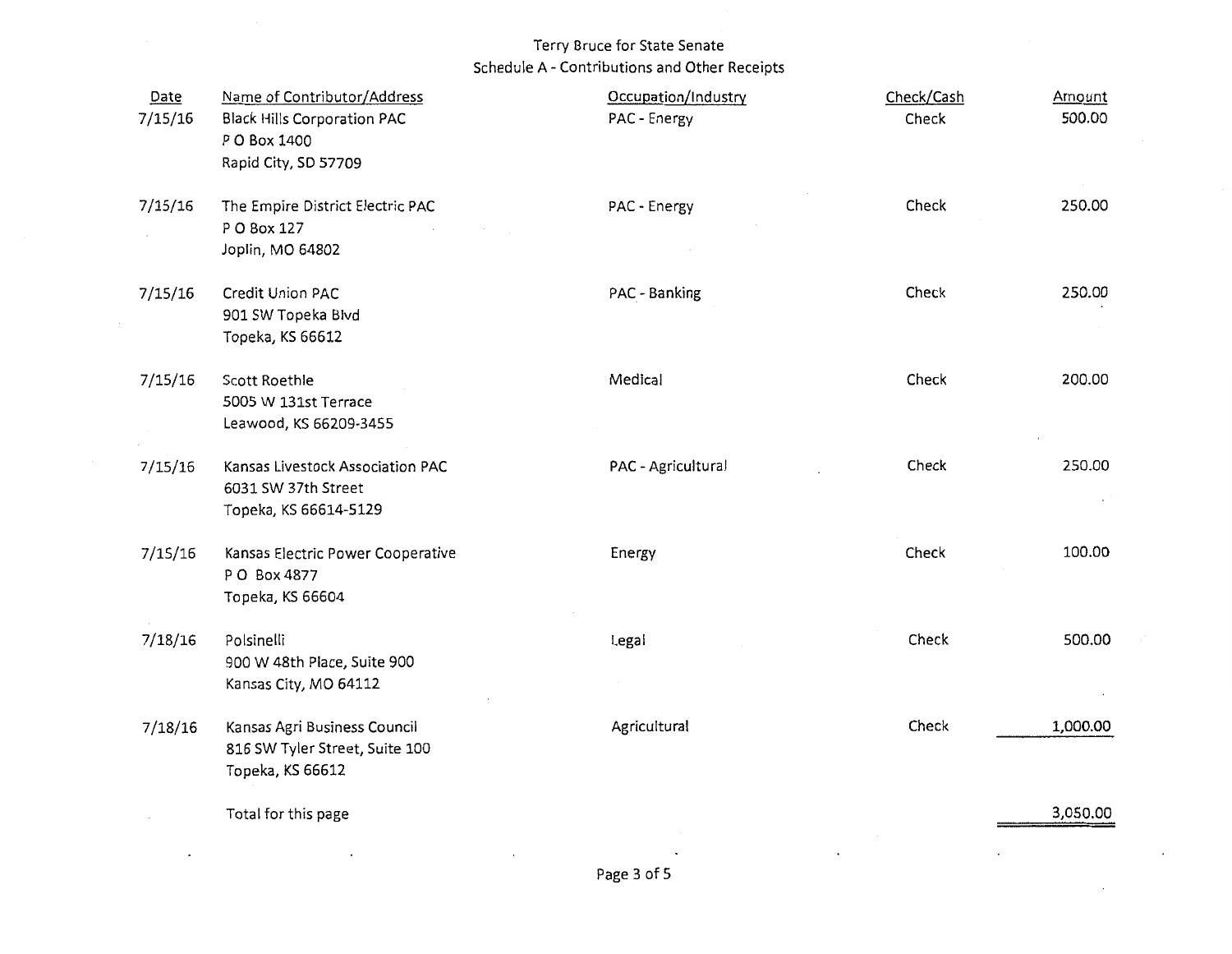| Date    | Name of Contributor/Address                                                                        | Occupation/Industry | Check/Cash            | Amount   |
|---------|----------------------------------------------------------------------------------------------------|---------------------|-----------------------|----------|
| 7/18/16 | Kansas Cooperative Council<br>P O Box 1747                                                         | Agricultural        | Check                 | 125.00   |
|         | Hutchinson, KS 67504-1747                                                                          |                     |                       |          |
| 7/18/16 | BF Wichita, LLC<br>150 North Market<br>Wichita, KS 67202                                           | <b>Business</b>     | Check                 | 500.00   |
| 7/18/16 | Kansas Society of CPA's PAC<br>100 SE 9th Street, Suite 502<br>Topeka, KS 66612-1213               | PAC - Accounting    | Check                 | 150.00   |
| 7/18/16 | John Peterson<br>6201 College Blvd. Suite 500<br>Overland Park, KS 66211                           | Attorney            | Check                 | 250.00   |
| 7/18/16 | Deanne Willard<br>24 Dakota Drive<br>Hutchinson, KS 67502                                          | Retired             | Electronic/<br>PayPal | 100.00   |
| 7/20/16 | Summit Holdings, LLC<br>741 West Second Street North<br>Wichita, KS 67203                          | Insurance           | Check                 | 1,000.00 |
| 7/20/16 | TDSA LLC<br>741 West Second Street North<br>Wichita, KS 67203                                      | Education           | Check                 | 1,000.00 |
| 7/20/16 | Kansas Restaurant & Hospitality Assn - PAC<br>3500 North Rock Road, Bldg 1300<br>Wichita, KS 67226 | PAC - Hospitality   | Check                 | 1,000.00 |
|         | Total for this page                                                                                |                     |                       | 4,125.00 |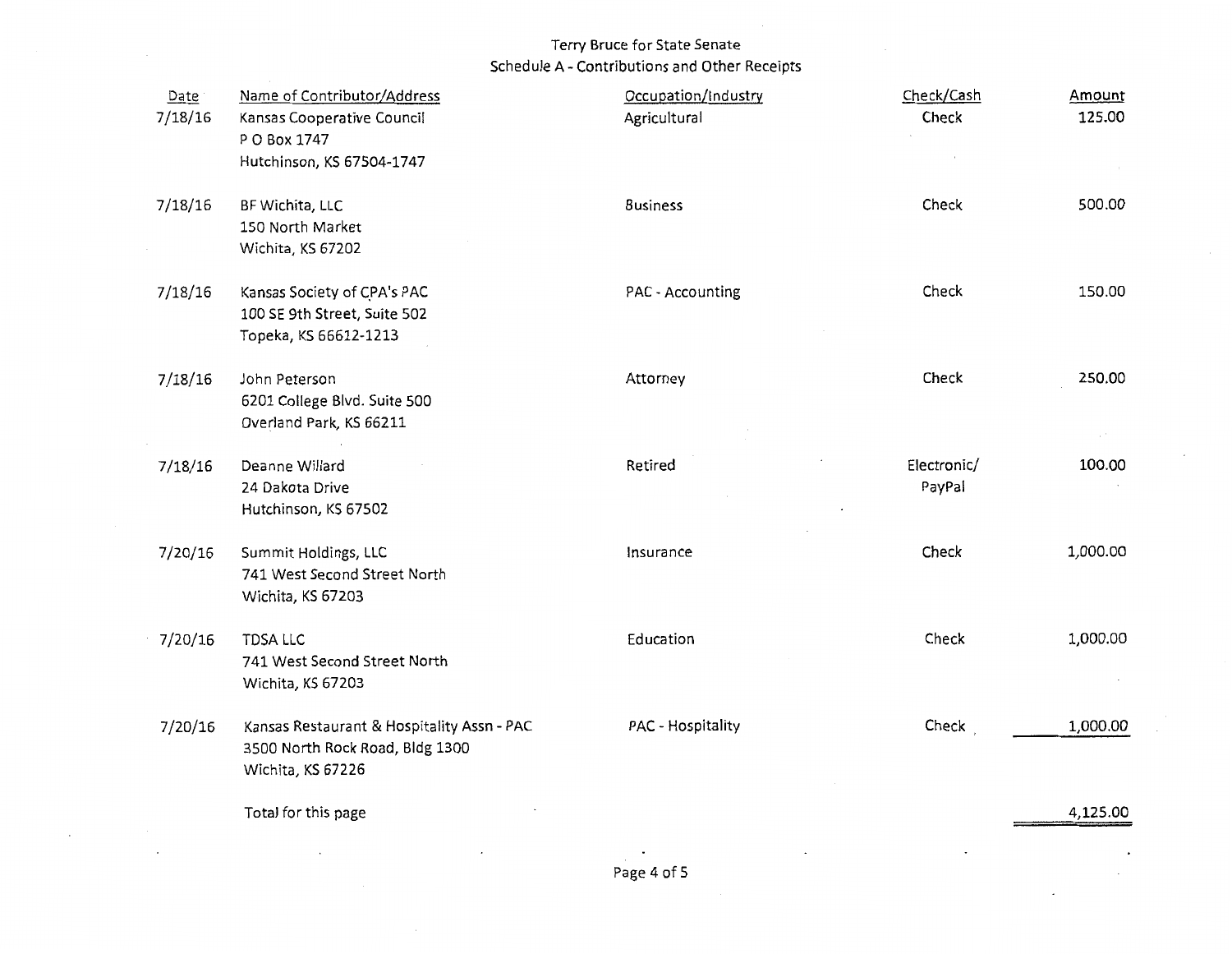| Date<br>7/20/16 | Name of Contributor/Address<br>Kansas Motor Carriers Truck - PAC<br>P O Box 2458<br>Topeka, KS 66601-2458 | Occupation/Industry<br>PAC - Transportation | Check/Cash<br>Check | Amount<br>250,00 |
|-----------------|-----------------------------------------------------------------------------------------------------------|---------------------------------------------|---------------------|------------------|
| 7/21/16         | <b>Correct Care Solutions</b><br>1283 Murfeesburo Road<br>Nashville, TN 37217                             | Healthcare                                  | Check               | 1,000.00         |
| 7/21/16         | Kansas Farm Bureau Vote FBF<br>2627 KFB Plaza<br>Manhattan, KS 66502                                      | Insurance                                   | Check               | 1,000.00         |
| 7/21/16         | Casey's General Store<br>One SE Convenience Blvd<br>Ankeny, IA 5021                                       | <b>Convenience Stores</b>                   | Check               | 250.00           |

| Total for this page                           | 2,500.00 |
|-----------------------------------------------|----------|
| Total Unitemized contributions (\$50 or less) | 0.00     |
|                                               |          |

 $\cdot$ 

 $\mathcal{F}^{\mathcal{G}}_{\mathcal{G}}$  and  $\mathcal{G}^{\mathcal{G}}_{\mathcal{G}}$ 

Grand Total of Schedule A - Contributions 22,175.00

 $\sim$ 

 $\sim 10^{-11}$ 

 $\sim$ 

 $\sim$ 

 $\omega_{\rm{max}}=10$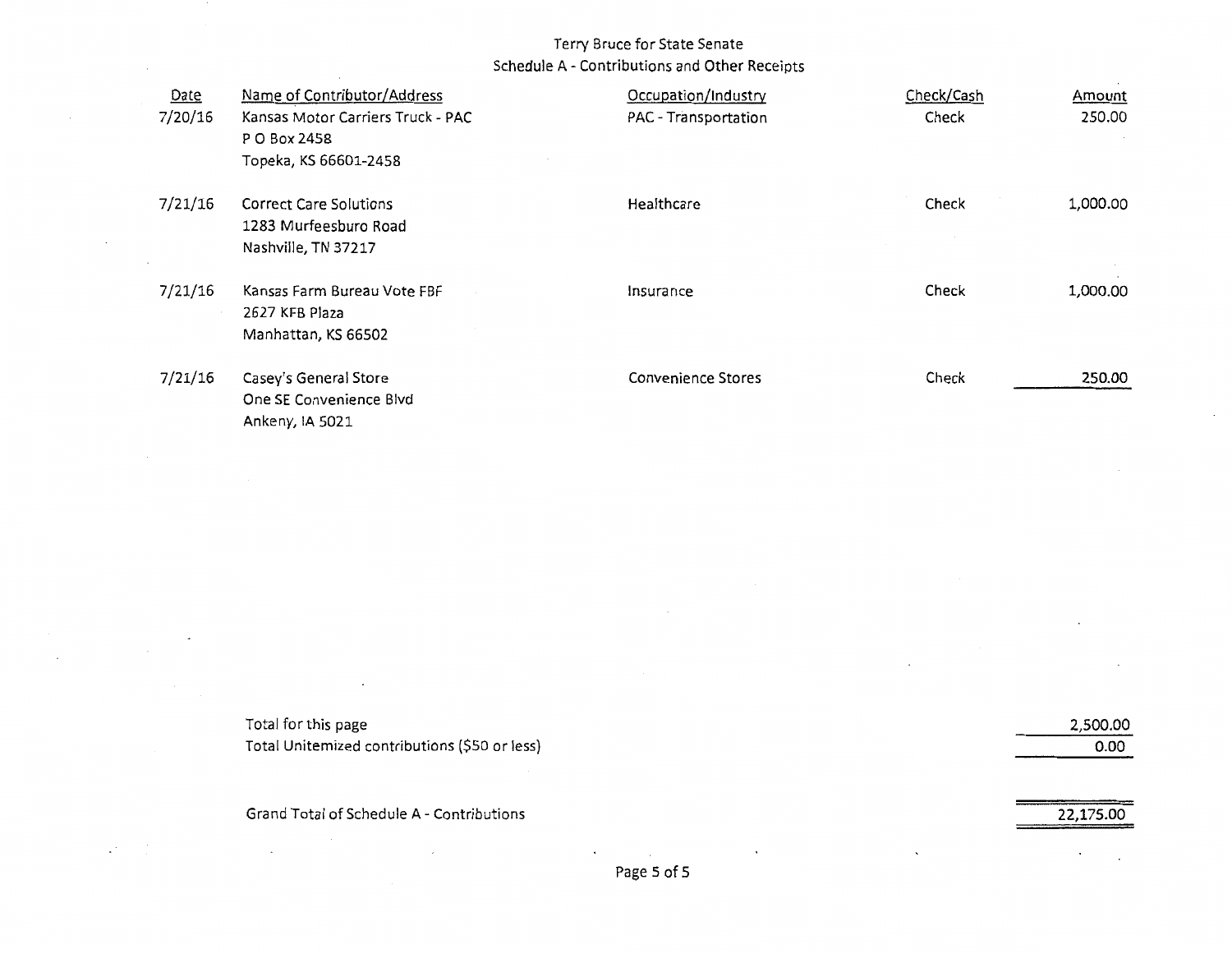# SCHEDULE B IN-KIND (Non-Monetary) CONTRIBUTIONS

Terry Bruce for State Senate

(Name of Candidate)

| Date    | Name and Address<br>of Contributor                        | List Occupation<br>for Those Giving an<br>In-Kind of More Than<br>\$150 | Description of In-Kind<br>Contribution | Value of<br>In-Kind<br>Contribution |
|---------|-----------------------------------------------------------|-------------------------------------------------------------------------|----------------------------------------|-------------------------------------|
| 7/20/16 | Kansas Chamber Jobs PAC<br>835 SW Topeka Blvd, Topeka, KS |                                                                         | Software program i360                  | \$100.00                            |
|         |                                                           |                                                                         |                                        |                                     |
|         |                                                           |                                                                         |                                        |                                     |
|         |                                                           |                                                                         |                                        |                                     |
|         |                                                           | $\pmb{\cdot}$                                                           |                                        |                                     |
|         |                                                           |                                                                         |                                        |                                     |
|         |                                                           |                                                                         |                                        |                                     |
|         |                                                           |                                                                         |                                        |                                     |
|         |                                                           |                                                                         |                                        |                                     |
|         | <b>Subtotal This Page</b>                                 |                                                                         |                                        | \$100.00                            |

# Complete if last page of Schedule B

| Total Itemized (over \$100) In-Kind Contributions                     | \$100.00 |
|-----------------------------------------------------------------------|----------|
| Total Unitemized (\$100 or less) In-Kind Contributions                |          |
| <b>TOTAL IN KIND CONTRIBUTIONS THIS PERIOD (to line 6 of Summary)</b> | \$100.00 |

Page  $\frac{1}{\sqrt{1-\rho}}$  of  $\frac{1}{\sqrt{1-\rho}}$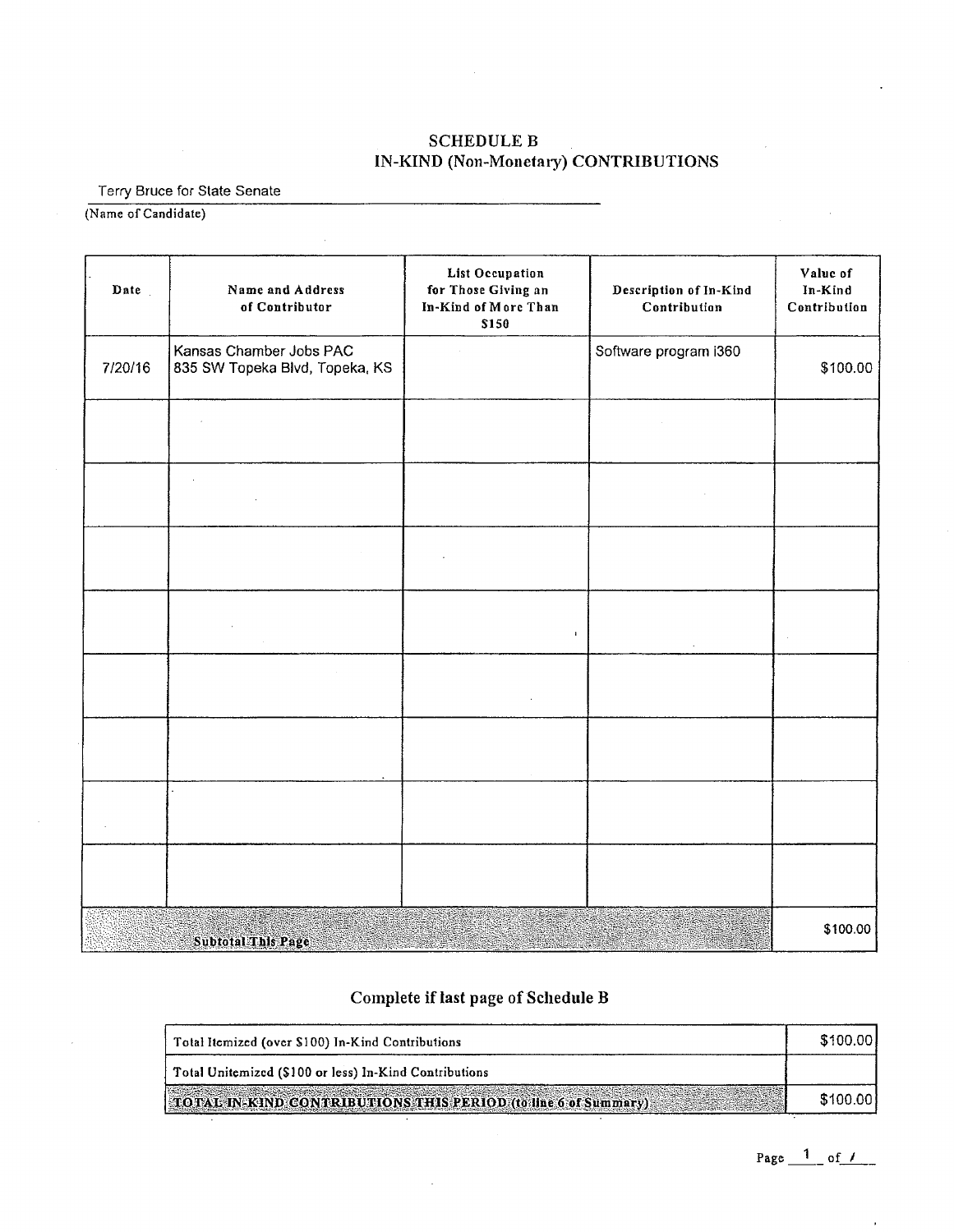Terry Bruce

Schedule C - Expenditures and Other Disbursements

| Date<br>1/10/16 | Check #<br>1445 | Name and Address<br>Sam's Club<br>1401 SW Wanamaker Road<br>Topeka, KS 66604 | <b>Purpose of Disbursement</b><br>Office supplies<br>candy bowl supplies                                              | Amount<br>126.66 |
|-----------------|-----------------|------------------------------------------------------------------------------|-----------------------------------------------------------------------------------------------------------------------|------------------|
| 1/10/16         | 1446            | AT&T<br>P O Box 5001<br>Carol Stream, IL 60197                               | Constituents phone line                                                                                               | 79.13            |
| 1/13/16         | 1447            | <b>Terry Bruce</b><br>P O Box 726<br>Hutchinson, KS 67504-0726               | Reimburse for invitations printed by ACS<br>for Hoo Ray Ranch and postage<br>for invitations (loan payable from 2015) | 2,011.09         |
| 1/13/16         | 1448            | <b>Terry Bruce</b><br>P O Box 726<br>Hutchinson, KS 67504-0726               | Reimburse for mileage from October<br>to December 2015 - meetings and<br>fundraisers                                  | 2,455.43         |
| 1/13/16         | 1449            | Terry Bruce<br>P O Box 726<br>Hutchinson, KS 67504-0726                      | Reimburse for Facebook advertising                                                                                    | 253.83           |
| 1/13/16         | 1450            | <b>Terry Bruce</b><br>P O Box 726<br>Hutchinson, KS 6754-0726.               | Reimburse for lodging in Garden City<br>and Kansas City - Sportsmen Caucus and<br><b>KHP</b> meeting                  | 427.52           |
| 1/13/16         | 1451            | Terry Bruce<br>P O Box 726<br>Hutchinson, KS 67504-0726                      | Reimburse for ACS newsletters<br>includes postage and mailing                                                         | 2,696.61         |
| 2/8/16          | 1452            | Reno County Republican Party<br>P O Box 221<br>Nickerson, KS 67561           | Donation                                                                                                              | 200.00           |
|                 |                 | Subtotal for this page                                                       |                                                                                                                       | 8,250.27         |

 $\sim$ 

 $\cdot$ 

 $\alpha$ 

 $\overline{\phantom{a}}$ 

 $\ddot{\phantom{1}}$ 

 $\mathcal{L}_{\mathcal{A}}$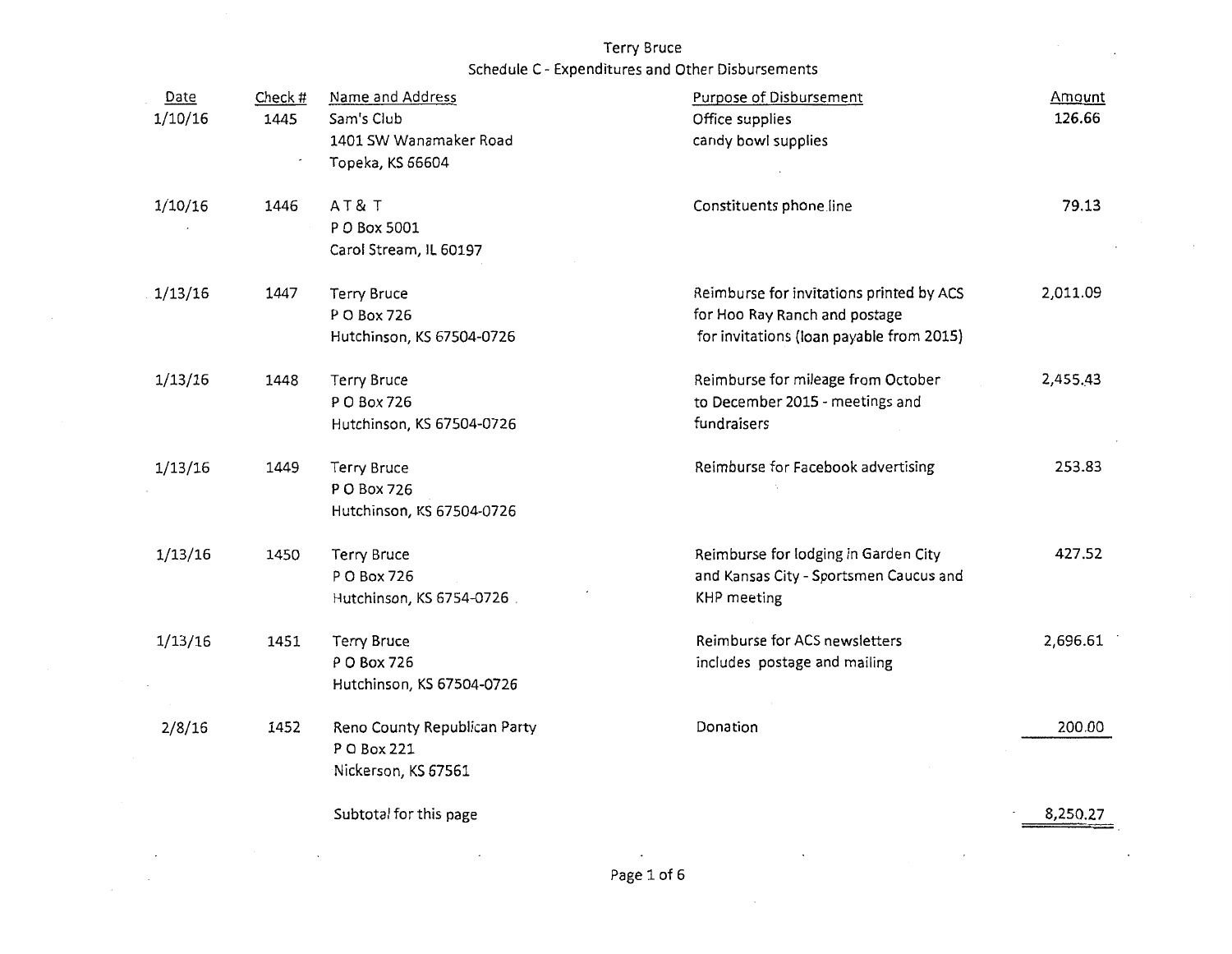Terry Bruce

Schedule C - Expenditures and Other Disbursements

| Date<br>2/14/16 | Check #<br>1453 | Name and Address<br>Terry Bruce<br>P O Box 726<br>Hutchinson, KS 67504-0726 | <b>Purpose of Disbursement</b><br>Reimburse for radio advertising<br>with Eagle Radio - KWBW | Amount<br>500.00 |
|-----------------|-----------------|-----------------------------------------------------------------------------|----------------------------------------------------------------------------------------------|------------------|
| 2/14/16         | 1454            | AT&T<br>P O Box 5001<br>Carol Stream, IL 60197                              | Constituents phone line                                                                      | 84.54            |
| 2/14/16         | 1455            | <b>Braden Dreiling</b><br>5555 West 6th, Apt G2<br>Lawrence, KS 666049      | Reimburse for 245 color copies<br>from Barker Printing                                       | 122.50           |
| 4/11/16         | 1456            | AT&T<br>P O Box 5001<br>Carol Stream, IL 60197                              | Constituents phone line                                                                      | 162.30           |
| 4/11/16         | 1457            | <b>Terry Bruce</b><br>P O Box 726<br>Hutchinson, KS 67504-0726              | Reimburse for hotel at<br>Overland Park for GOP<br>convention on 2/19/16                     | 256.92           |
| 5/5/16          | 1458            | Roderick Patton<br>KS State Capital, Suite 372<br>Topeka, KS 66612          | Reimburse for GOP convention<br>leadership reception and refreshments                        | 109.19           |
| 5/5/16          | 1459            | Katrina Abraham<br>14805 West 72nd Street<br>Shawnee, KS 66216              | Reimburse for mileage to fundraisers<br>at Wichita/Topeka/Lawrence                           | 770.15           |

Subtotal for this page 2,005.60

 $\Box$ 

 $\cdot$ 

 $\mathcal{L}^{\mathcal{L}}_{\mathcal{L}}$  and  $\mathcal{L}^{\mathcal{L}}_{\mathcal{L}}$ 

 $\sim$ 

 $\cdot$ 

 $\cdot$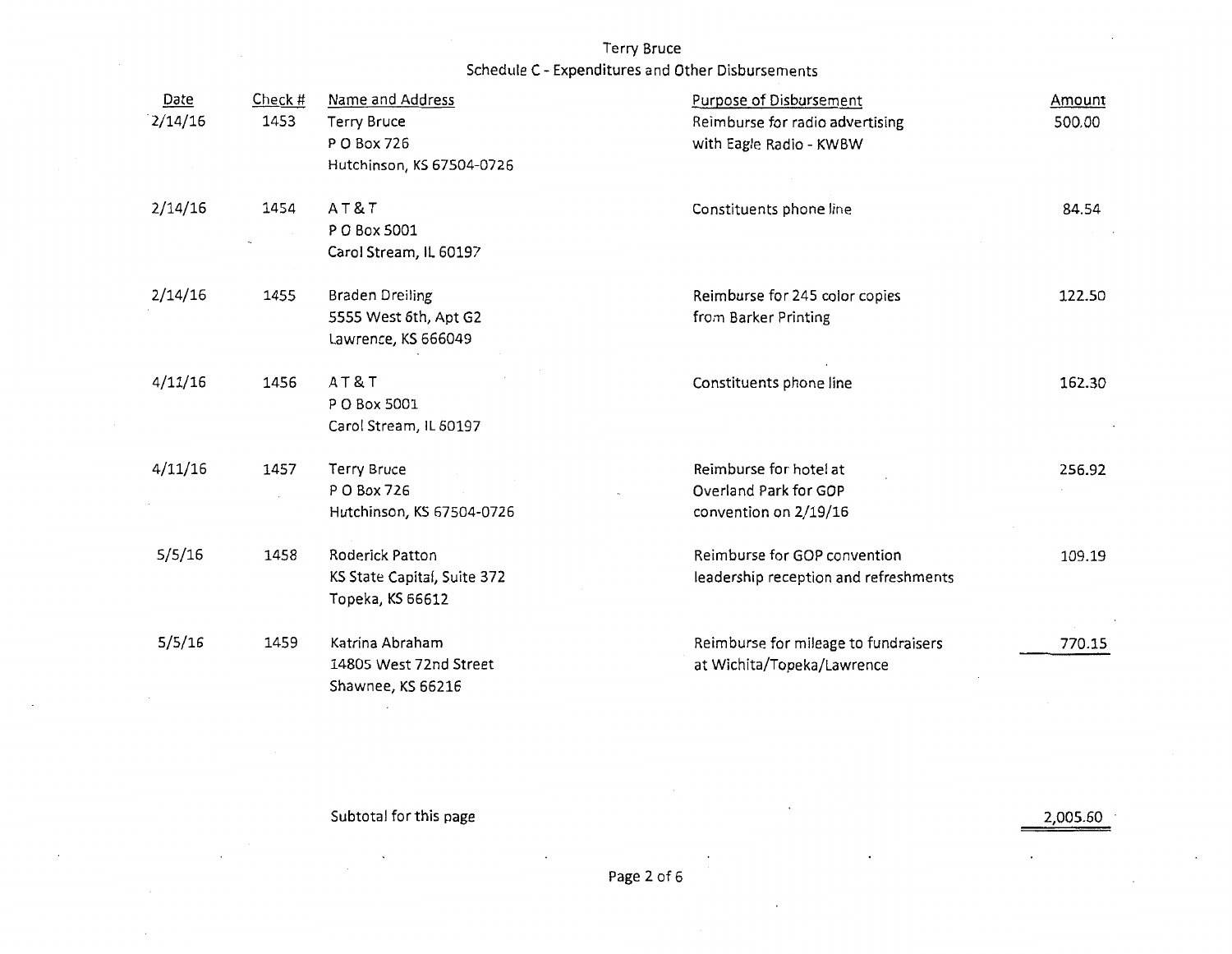$\downarrow$ 

 $\Box$ 

 $\sim$   $\sim$ 

| Date<br>5/10/16 | Check #<br>1460 | Name and Address<br>Vcreek/AMG LLC<br>2318 SW Briarwood Plaza, Suite 207<br>Topeka, KS 66611 | <b>Purpose of Disbursement</b><br>Polling services and set up<br><b>IVR</b> calling        | Amount<br>3,000.00 |
|-----------------|-----------------|----------------------------------------------------------------------------------------------|--------------------------------------------------------------------------------------------|--------------------|
| 5/10/16         | 1461            | C & L Tax<br>601 South Maple<br>South Hutchinson, KS 67505                                   | Accounting services for<br>campaign finance reports                                        | 300.00             |
| 5/10/16         | 1462            | AT&T<br>P O Box 5001<br>Carol Stream, IL 60197                                               | Constituents phone line                                                                    | 80.46              |
| 5/17/16         | 1463            | Kansas Secretary of State<br>120 SW 10th Avenue<br>Topeka, KS 66612-1594                     | Filing fee                                                                                 | 145.00             |
| 6/5/16          | 1464            | <b>Terry Bruce</b><br>P O Box 726<br>Hutchinson, KS 67504-0726                               | Reimburse for radio advertising with<br>Ad Astra Communications and<br>Eagle Communication | 13,278.30          |
| 6/5/16          | 1465            | Terry Bruce<br>P O Box 726<br>Hutchinson, KS 6754-0726                                       | Reimburse for staff and senator lunch<br>on 2/18/16 at Glory Days Pizza                    | 97.10              |
| 6/13/16         | 1466            | J.D. Johannes<br>2318 SW Briarwood Plaza, #207<br>Topeka, KS 66611                           | Produce radio ads                                                                          | 1,250.00           |
| 6/18/2016       | 1467            | Terry Bruce<br>P O Box 726<br>Hutchinson, KS 67504-0725                                      | Reimburse for meals at Roys BBQ and<br>Carriage Crossing for volunteers and<br>donors      | 68.97              |
|                 |                 | Subtotal for this page                                                                       |                                                                                            | 18,219.83          |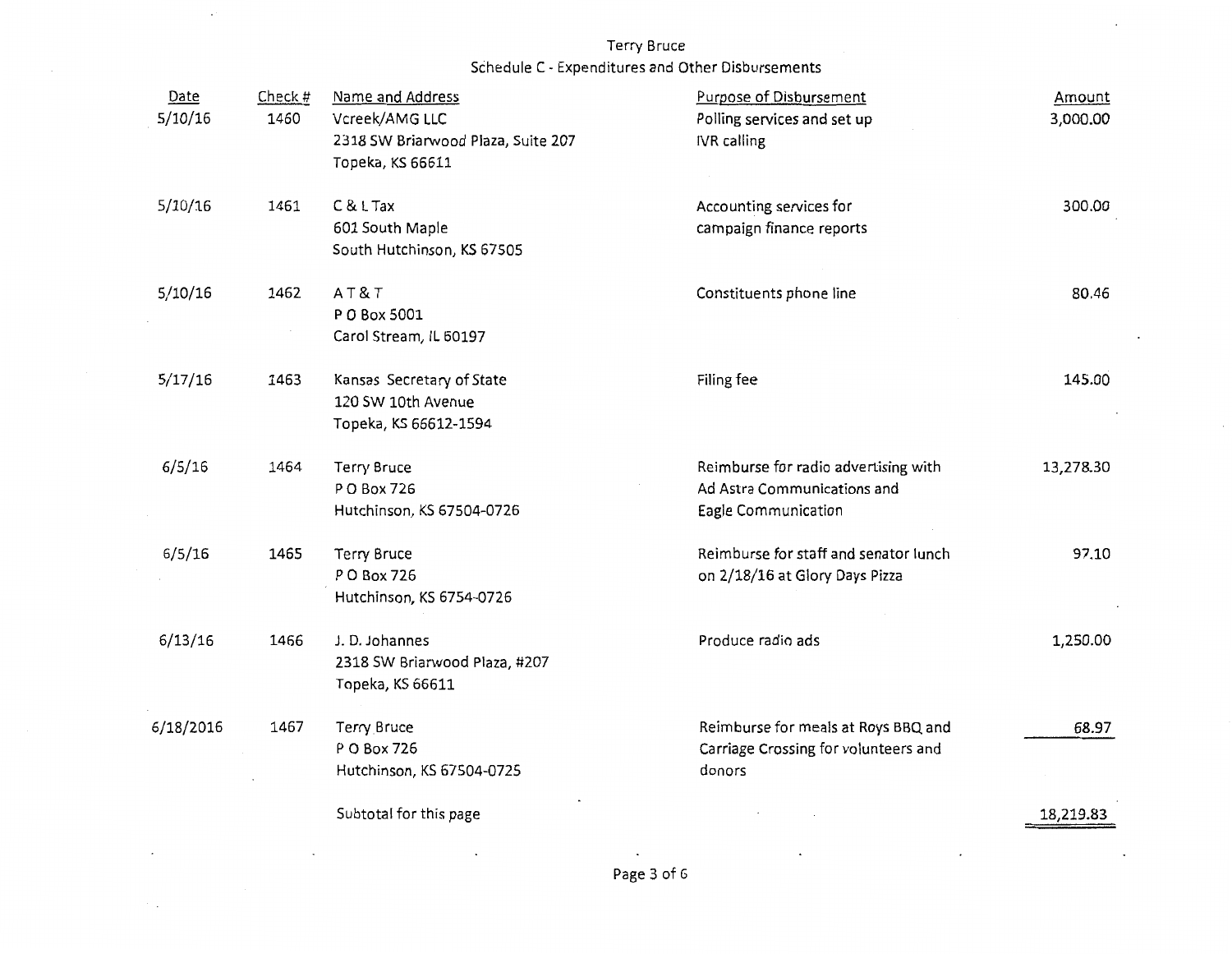| Date<br>6/18/16 | Check #<br>1468 | Name and Address<br><b>Terry Bruce</b><br>PO Box 726<br>Hutchinson, KS 67504-0726 | Purpose of Disbursement<br>Reimburse for 20 4 X 8 highway<br>signs purchased from Lowen Sign                                    | Amount<br>2,014.53 |
|-----------------|-----------------|-----------------------------------------------------------------------------------|---------------------------------------------------------------------------------------------------------------------------------|--------------------|
| 6/18/16         | 1469            | Terry Bruce<br>P O Box 726<br>Hutchinson, KS 67504-0726                           | Reimburse for radio advertising with<br>Eagle Communications - KWBW Radio                                                       | 5,196.80           |
| 6/18/16         | 1470            | Terry Bruce<br>P O Box 726<br>Hutchinson, KS 67504-0726                           | Reimburse for radio advertising with<br>Ad Astra Broadcasting - KSKU                                                            | 3,984.00           |
| 6/30/16         | 1471            | <b>Terry Bruce</b><br>P O Box 726<br>Hutchinson, KS 67504-0726                    | Reimburse for printing & postage at ACS<br>7,248 thank you cards & postage; 22,000<br>postcards & postage and 29,248 push cards | 20,501.16          |
| 7/11/16         | 1472            | Lexi Flores<br>204 East 13th<br>Hutchinson, KS 67501                              | Door to door hand out campaign<br>flyers                                                                                        | 300.00             |
| 7/11/16         | 1473            | Antonio Flores<br>204 East 13th<br>Hutchinson, KS 67501                           | Door to door hand out campaign<br>flyers                                                                                        | 300.00             |
| 7/14/16         | 1474            | Vcreek/AMG<br>2318 SW Briarwood Plaza #207<br>Topeka, KS 66611                    | Polling service, IVR calling<br>and producing TV and radio ads                                                                  | 3,512.61           |

Subtotal for this page 35,809.10

 $\sim 10^{-11}$ 

 $\epsilon$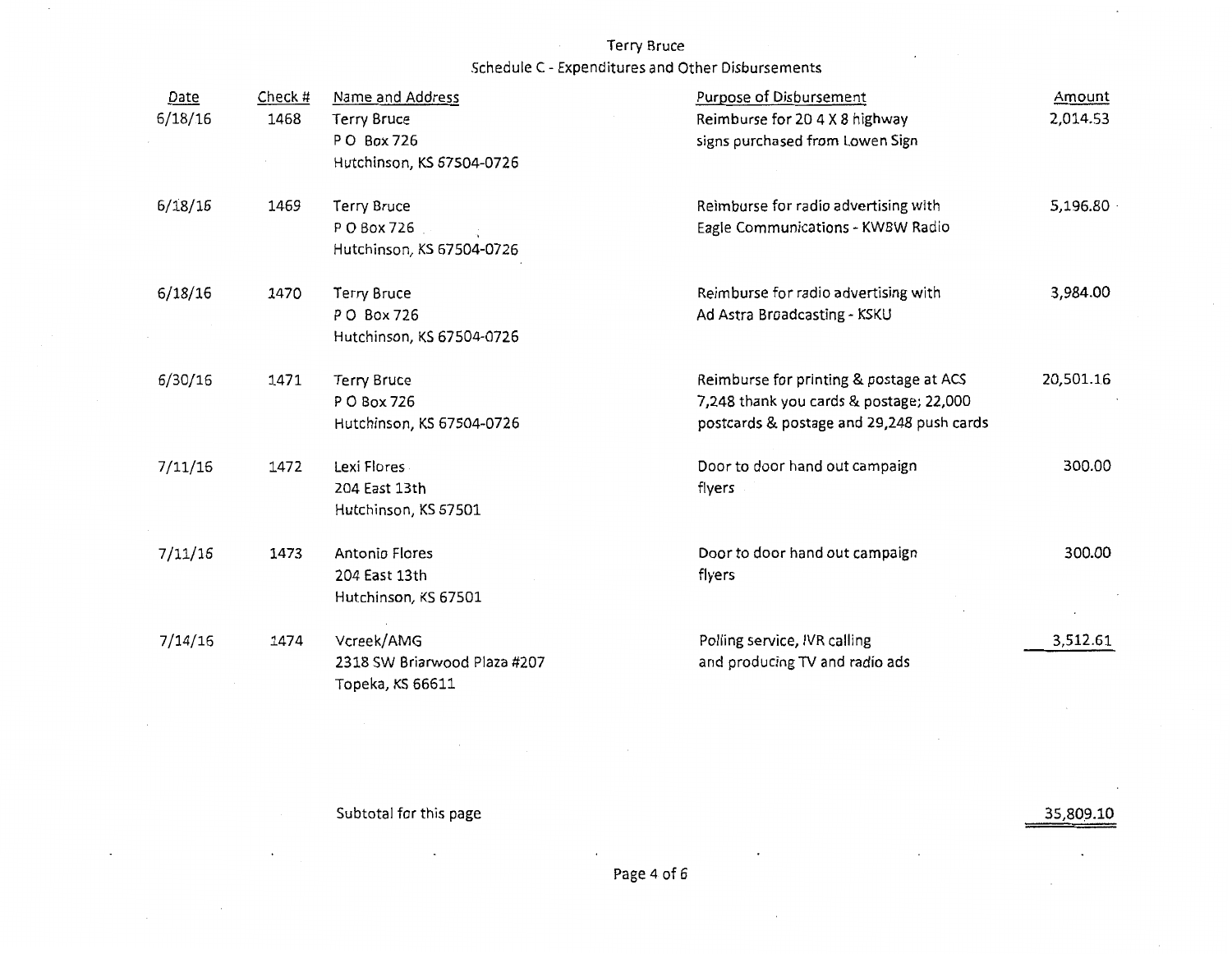| Date    | Check # | Name and Address                | <b>Purpose of Disbursement</b>         | Amount    |
|---------|---------|---------------------------------|----------------------------------------|-----------|
| 7/16/16 | 1475    | <b>Terry Bruce</b>              | Reimburse for ACS printing and postage | 9,388.66  |
|         |         | P O Box 726                     | 23,000 postcards/ 21,229 postage       |           |
|         |         | Hutchinson, KS 67504-0726       | 556 fundraiser cards and postage       |           |
| 7/16/16 | 1476    | <b>Terry Bruce</b>              | Reimburse for My Town Media            | 1,308.00  |
|         |         | P O Box 726                     | radio advertising                      |           |
|         |         | Hutchinson, KS 67504-0726       |                                        |           |
| 7/18/16 | 1477    | <b>Terry Bruce</b>              | Reimburse for Cox Media advertising    | 9,450.00  |
|         |         | P O Box 726                     | on cable TV                            |           |
|         |         | Hutchinson, KS 67504-0726       |                                        |           |
| 7/18/16 | 1478    | Sarah Bruce                     | Reimburse for TNT Sportswear           | 183.29    |
|         |         | P O Box 726                     | polo shirts and T-shirts for campaign  |           |
|         |         | Hutchinson, KS 67504-0726       | workers                                |           |
| 7/18/16 | 1479    | <b>Terry Bruce</b>              | Reimburse for Singularis Group         | 1,395.35  |
|         |         | P O Box 726                     | Design and print 500 yard signs        |           |
|         |         | Hutchinson, KS 67504-0726       | with frames                            |           |
| 7/18/16 | 1480    | AT&T                            | Constituents phone                     | 80.16     |
|         |         | P O Box 5001                    |                                        |           |
|         |         | Carol Stream, IL 60197          |                                        |           |
| 7/19/16 | 1481    | Gaches, Braden & Associates     | Refund excess contributions for        | 250.00    |
|         |         | 825 S. Kansas Avenue, Suite 500 | primary election                       |           |
|         |         | Topeka, KS 66612                |                                        |           |
| 7/20/16 | 1482    | <b>Terry Bruce</b>              | Reimburse for Facebook ads             | 240.74    |
|         |         | P O Box 726                     |                                        |           |
|         |         | Hutchinson, KS 67504-0726       |                                        |           |
|         |         | Subtotal for this page          |                                        | 22,296.20 |

 $\ddot{\phantom{1}}$ 

 $\cdot$